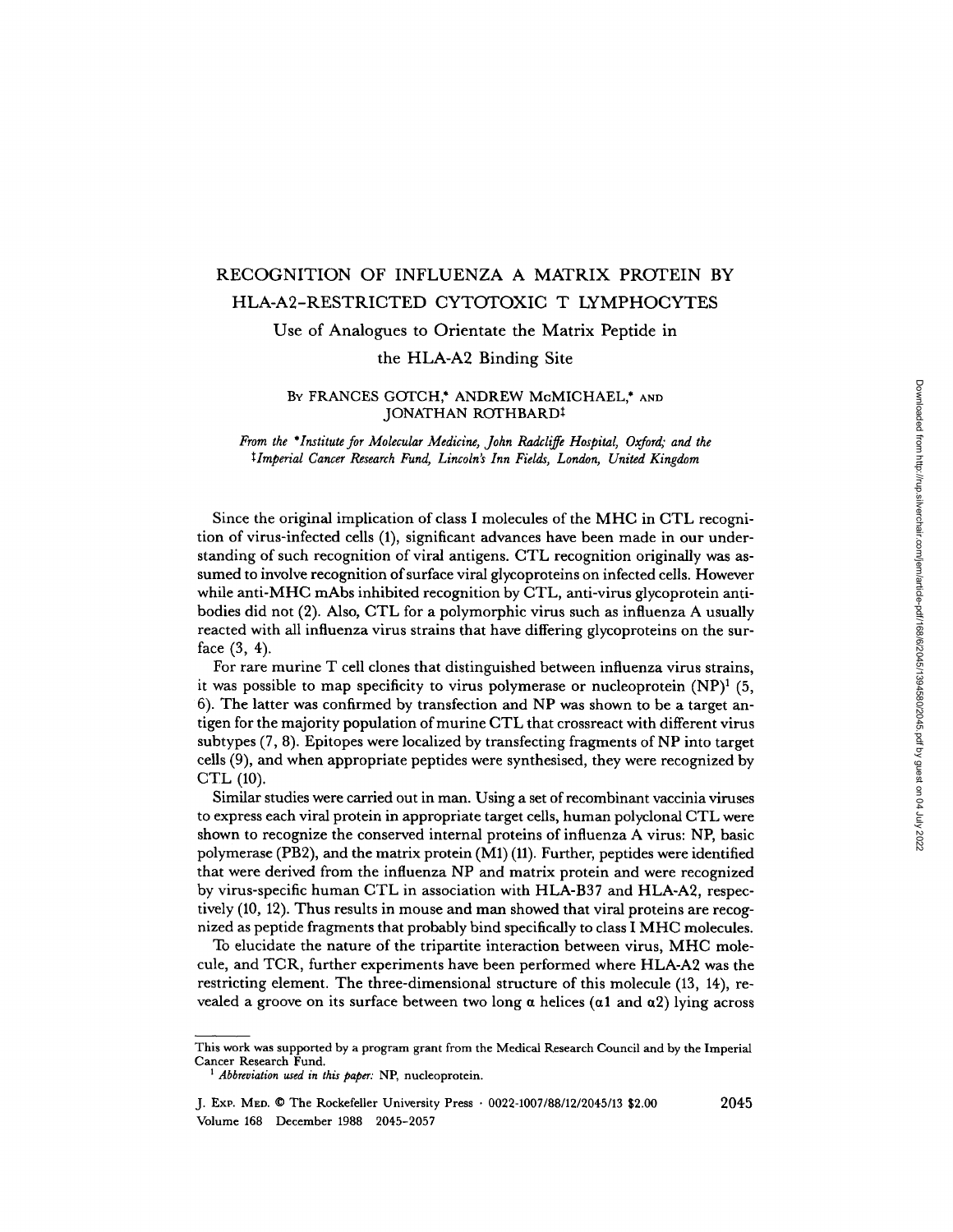# 2046 RECOGNITION OF MATRIX PEPTIDE ANALOGUES

an eight-stranded  $\beta$ -pleated sheet. An unidentified electron density, probably a mixture of peptides, was seen in the groove (13, 14).

Experiments with naturally occurring variants of HLA-A2 and deliberately constructed mutants of HLA-A2 containing single amino acid changes (15) have identified residues within the groove of the HLA-A2 molecule that may be important for binding the influenza matrix peptide. However, the results also showed that the viral peptide must interact with the MHC molecule with some flexibility (16).

To determine the way in which this matrix peptide fits into the proposed antigenbinding site of HLA-A2, a series of peptide analogues, each containing a point mutation, was synthesized. Each was assayed for its ability to sensitize target cells and to compete with the natural sequence for recognition by CTL. These experiments could distinguish between the residues necessary for recognition by the antigen receptor of the T cell and those needed to bind to the restriction element.

#### Materials and Methods

Peptides. The index or native matrix peptide 57-68 (sequence: lys, gly, ile, leu, gly, phe, val, phe, thr, leu, thr, val), a series ofanalogue peptides with single amino acid substitutions within the sequence and a set of shortened peptides, were synthesized by solid phase techniques on a peptide synthesiser (model 430A; Applied Biosystems, Inc., Foster City, CA). Commercially available amino acid phenylacetamidomethyl resins and t-Boc-suitably protected amino acids were used. All couplings were performed using a <sup>2</sup> .5-mol excess of t-Bocamino acid and dicyclohexyl-carbodiimide over the number ofmilliequivalents ofamino acid on the resin . The peptides were deprotected and removed from the resin simultaneously by treatment with anhydrous hydrogen fluoride in the presence of anisole, dimethyl sulphide, and indole. The peptides were separated from the various organic side products by extraction with ether and isolated from the resin by extraction with  $5\%$  acetic acid and subsequent lyophylization. The purity of the crude product was determined by HPLC on <sup>a</sup> C-18 reverse-phase column. All of the peptides contained >90% of the desired product.

Blood Donor. JM was a healthy male member of laboratory staff and was HLA typed by standard techniques by Dr. A. Ting and associates, Nuffield Department of Surgery, Oxford. His tissue type was HLA A2; B15; B51; C3; DR4. In this report all cells used carried the common type of HLA-A2, also known as HLA-A2.1.

CTL Lines . CTL lines were prepared from influenza A virus-stimulated cells from the HLA-A2' donorJM, prepared as described previously (17) . The cells were restimulated once <sup>a</sup> week with equal numbers of irradiated (3,000 rad) autologous lymphoblastoid cells that had been pretreated with matrix peptide  $57-68$  (60  $\mu$ M for 1 h), and rIL-2 (Cetus Corp., Emeryville, CA) at 10 U/ml. Cells were also fed twice weekly with medium containing <sup>10</sup> U/ml rIL-2. CTL lines have been maintained for >12 wk and were highly specific for HLA-A2 matrix peptide 57-68.

CTL Clones . CTL clones were prepared as has been previously described (16) . Briefly, cells from <sup>a</sup>JM CTL line established for <sup>14</sup> d were plated by limiting dilution onto autologous peptide-pulsed irradiated feeder cells, 104 well, in U-bottomed 96-well microtitre trays in medium containing rIL-2 to <sup>10</sup> U/ml. 8:48 wells seeded at <sup>10</sup> cells/well, and 5 :36 wells seeded at <sup>1</sup> cell/well showed growth after 2-3 wk. They maintained their growth for 6-8 wk. Clones had individual fine specificities, shown here and previously (16), that were constant throughout their life. They are referred to as 'clones' because they grew out at low frequency, but more formal proof of monoclonality of each has not yet been obtained.

Target Cells. EBV-transformed B lymphoblastoid cell lines were prepared as described previously (18) for use as target cells. These were labeled with  ${}^{51}Cr$  (Amersham International, Amersham, UK) before use in lytic assays.

The Lytic Assay. This was performed as described previously (4). CTL were used as effector cells by mixing with 10 4 <sup>5</sup> 'Cr-labeled target cells at different ratios . Peptides were added to a final concentration of 0.01-10  $\mu$ M in the assay. Supernatants were harvested after 5 h and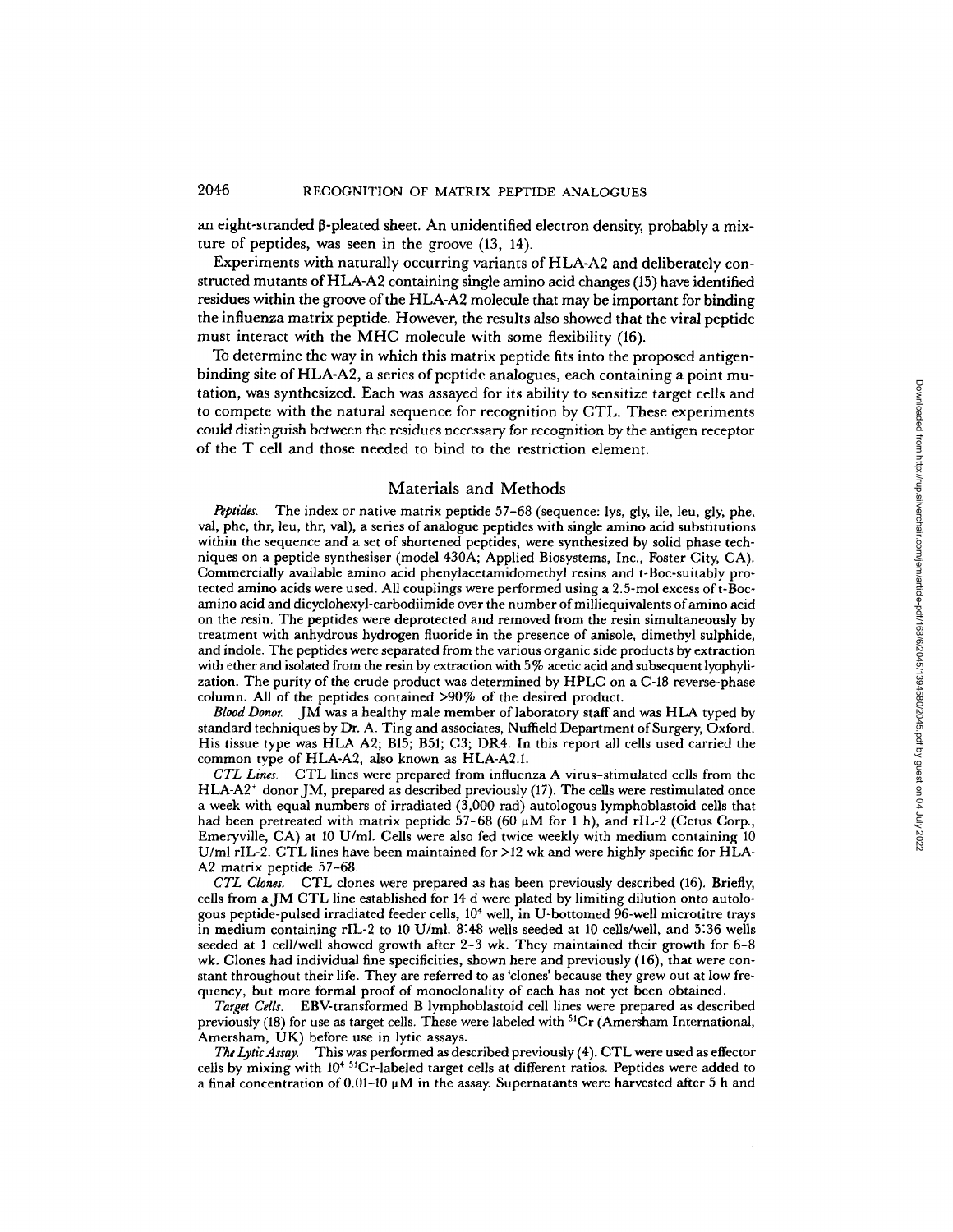specific lysis was calculated from the formula:  $100 \times (E-M/D-M)$ , where E, experimental release;  $M$ , release in presence of culture medium; D, release in presence of 5% Triton X-100.

Competition between Peptides. Blocking assays were performed by adding the native matrix peptide 57-68 at concentrations from 0.01 to 10  $\mu$ M, together with an analogue peptide that was not recognized by CTL, in the lytic assay. The analogue or `blocking' peptide was used at a final concentration of300 pM. Conditions for optimal blocking were defined before these experiments and were identical to those described by Bodmer et al. (19) .

Blocking at the Level of the Target Cell. <sup>51</sup>Cr-labeled target cells were preincubated with competitor peptides at 300  $\mu$ M with or without the index peptide 57-68 at concentrations from 0.1 to 10  $\mu$ M. Preincubation was at 37°C for 1 h, after which time target cells were washed three times before use in the cytolytic assay.

#### Results

Determination of the Optimal Length of Matrix Peptide Recognized by Influenza-specific CTL<br>Lines and Clones. Comparisons were made of recognition by a matrix peptide-specific Lines and Clones. Comparisons were made of recognition by a matrix peptide-specific polyclonal CTL line of the matrix peptides 57-68 or 56-68 and four other peptides, 58-68, 59-68, 60-68, and 56-67 . As shown in Fig. <sup>1</sup> A, peptides 57-68, 58-68, and 59-68 were seen in an almost identical fashion, whereas peptide 60-68 required 100 fold higher concentration for equivalent lysis. Fig. <sup>1</sup> B shows that peptide 56-67 was also seen 100-fold less well than peptide 56-68. Thus, the amino acids at position 59 (isoleucine) and 68 (valine) were shown to be important for recognition; the shortest optimal peptide was 59-68. Similar experiments using three clones, K6, K2, and D10, derived from the JM CTL line, showed (Fig. 2,  $A-C$ ) that there were fine differences in specificity between the clones, most notably in recognition of the 9 amino acid peptide 60-68 that was only recognized by CTL clone K2. However, by Influenza-specific CTL<br>
matrix peptide-specific<br>
des 57-68, 58-68, and<br>
de 60-68 required 100-<br>
ws that peptide 56-67<br>
e amino acids at posi-<br>
in for recognition; the<br>
prime clones, K6,<br>
i, A-C) that there were<br>
y in r



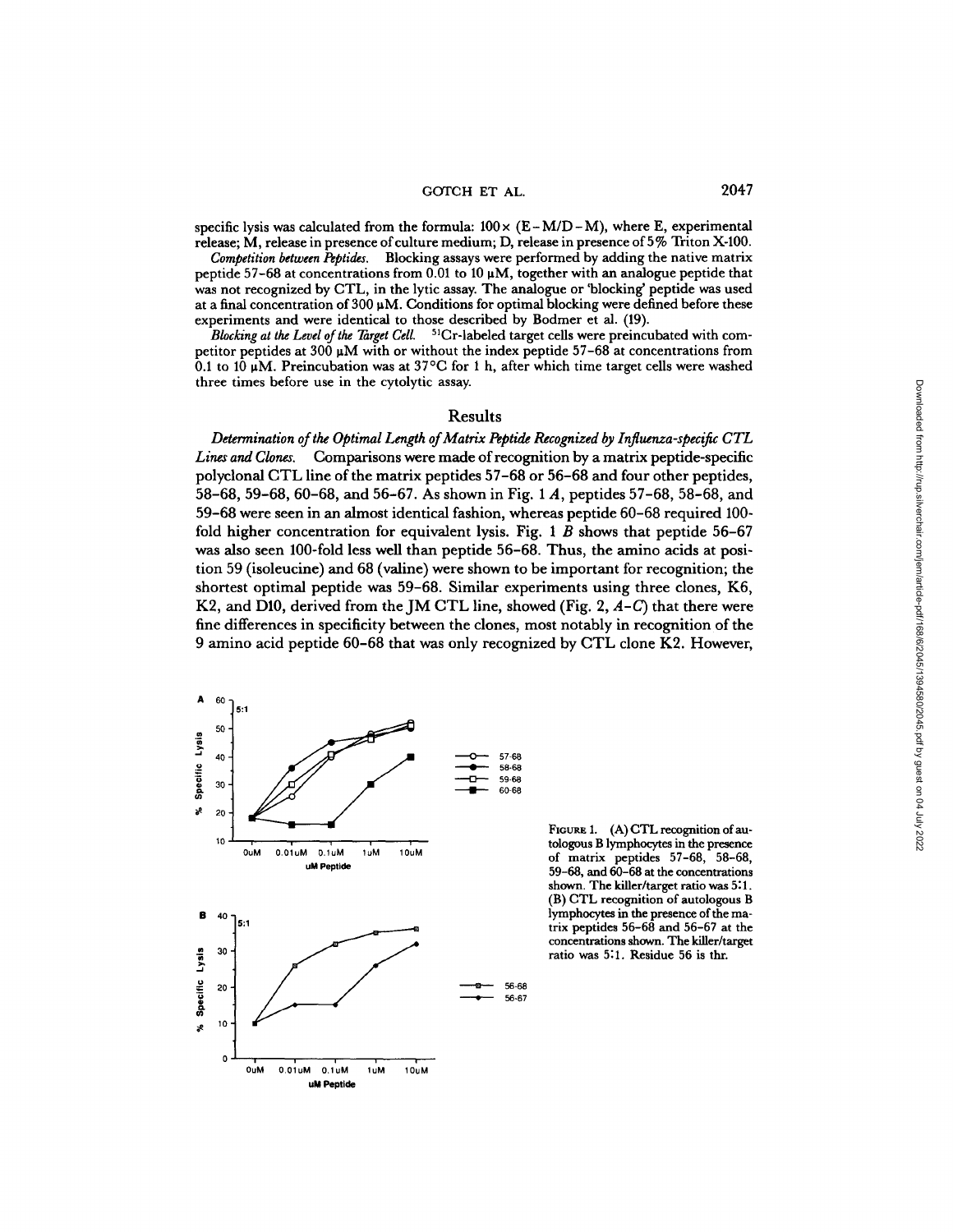

2048 RECOGNITION OF MATRIX PEPTIDE ANALOGUES

even though the polyclonal line comprised a number of fine speciftcities, there was a major common feature: specific recognition of the matrix peptide with HLA A2.<br>Identification of Critical Residues for T Cell Recognition. To approach the physical and

Identification of Critical Residues for T Cell Recognition. chemical requirements for peptide recognition by T cell clones and binding to the HLA-A2 molecule of the target cell, an analysis was made of recognition of peptide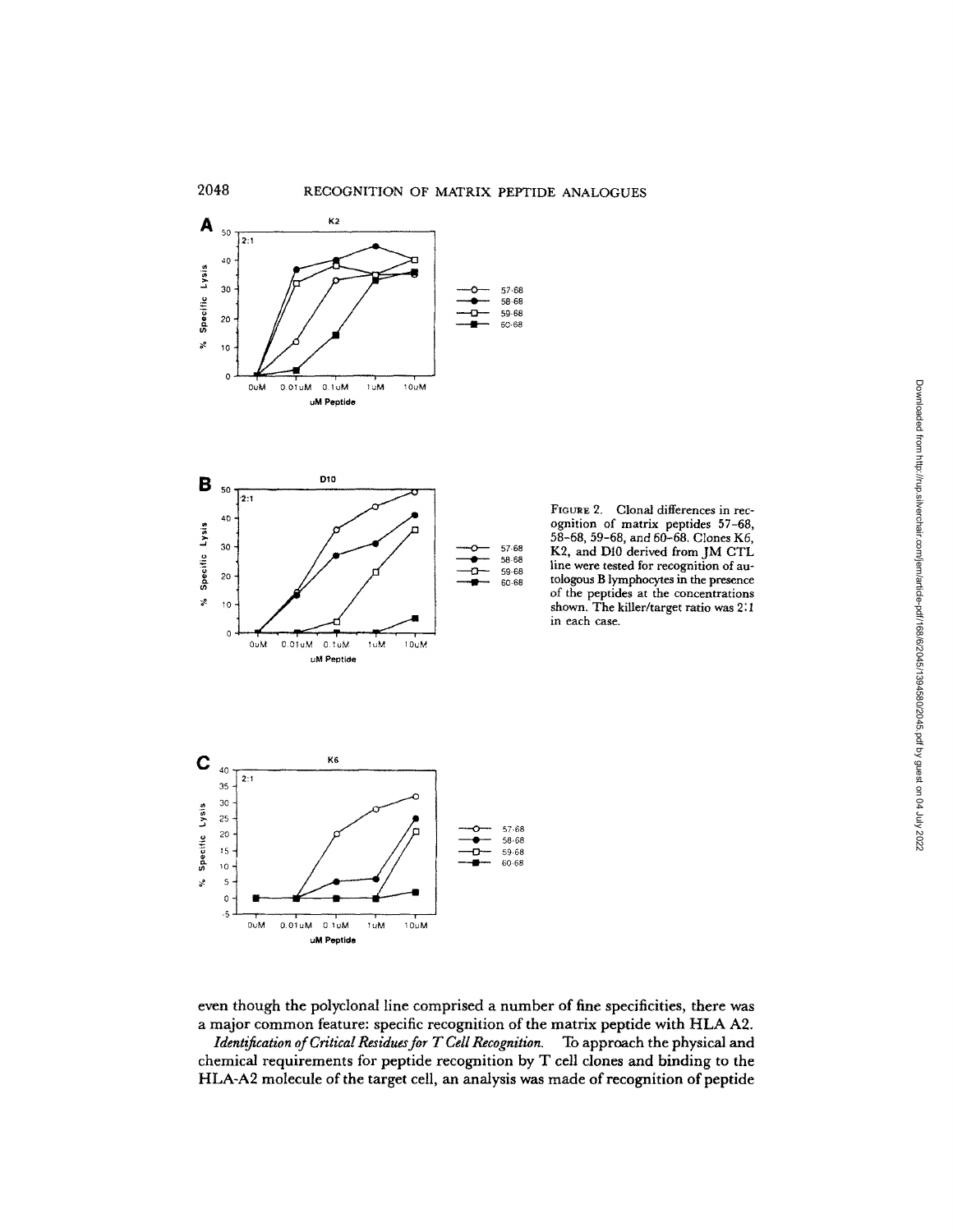

analogues by <sup>a</sup> polyclonal CTL line and four CTL clones, D10, K2, K6, and <sup>01</sup> . The analogue peptides each had a single amino acid substitution at a position within the sequence. Each peptide was titrated at concentrations from  $0.01$  to  $10 \mu M$  and an example of the full data is shown for the individual alanine substitutions in Fig. 3. Each peptide was incubated in the lytic assay with the JM CTL line and HLA-A2-matched lymphoblastoid target cells. Alanine substitution at different positions had dramatically different effects on recognition. An alanine substitution at position 59 (I $\rightarrow$ A) had no effect on recognition. Substitutions of alanine at positions 62 (F $\rightarrow$ A), 66 (L→A), 60 (L→A), 64 (F→A), 65 (T→A), and 63 (V→A) decreased recognition, and a substitution at position 61, a conservative substitution of alanine for glycine, completely abrogated recognition.

The results summarised in Fig. 4 are from experiments where all of the analogue peptides were tested . Because they include data from three experiments, results are shown in each case as a percentage ofthe lysis obtained with the native 57-68 matrix peptide. Individual substitutions at each position are ranked at the top of the figure in the same order as they appear vertically on the bar chart. Each peptide was tested



FIGURE 4. JM CTL recognition of autologous Blymphocytes in the presence of 54 analogue peptides with single amino acid substitutions indicated. Peptides were used at 10  $\mu$ M final concentration in the assay. The killer/target ratio was 5:1. Lysis is given as apercentage of specific lysis with the 57-68 index matrix peptide  $(M)$  (45-60%). No peptide present  $(0)$ .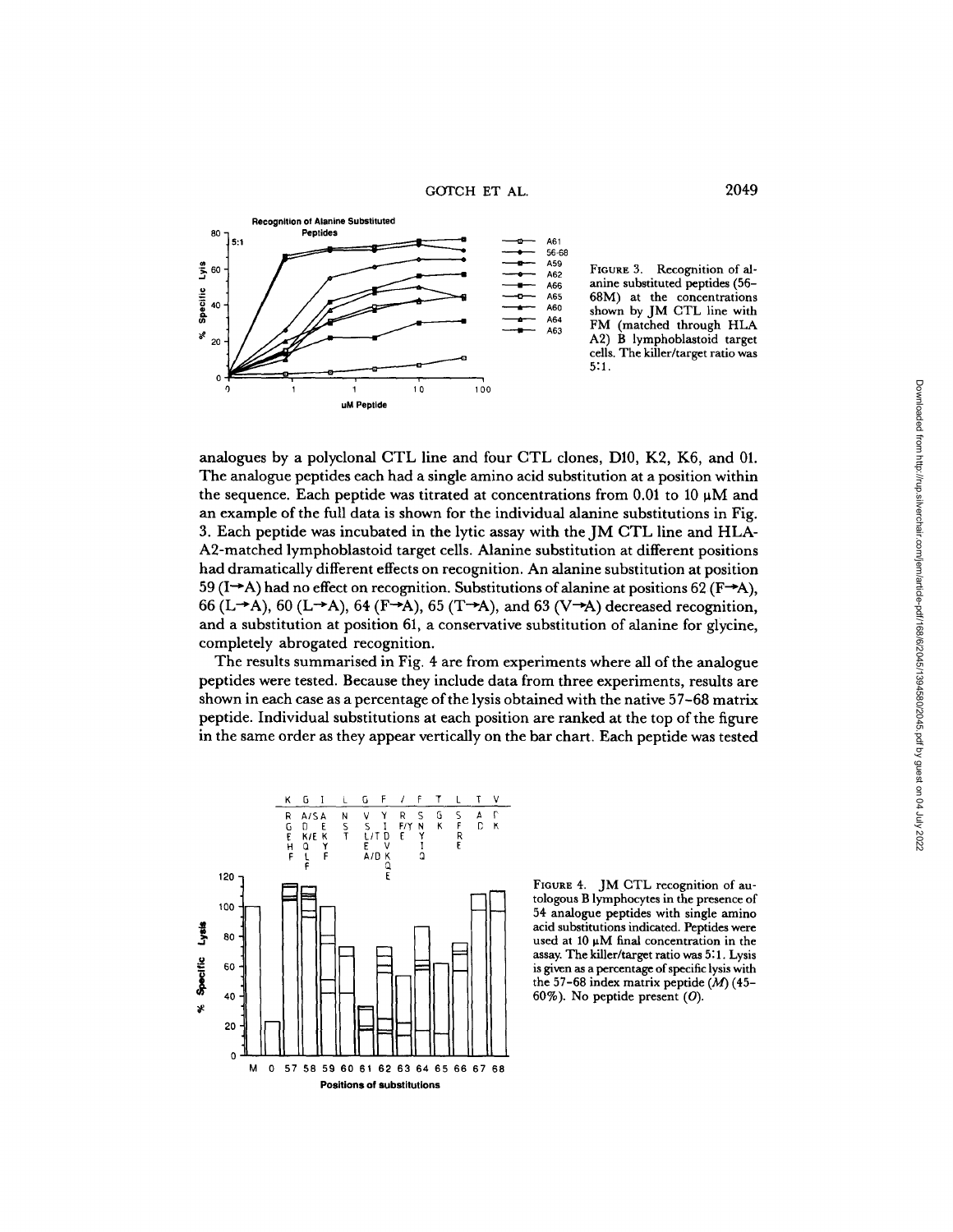at a range of concentrations from 0.01 to 10  $\mu$ M, but for clarity, only the 10- $\mu$ M result is shown. It was found that a greater latitude was possible for substitutions at positions near the NH2 or COOH termini of the peptide compared with the central positions. There was a core of six residues, 60-65, where few substitutions were allowed. Recognition of peptide by theJM CTLline required a glycine at position 61 .

The four CTL clones, D10, K2, K6, and 01, were assayed for their ability to recognize the analogue peptides in order to determine whether there were differences in specificity imposed by their different TCRs (Table I). In most cases the reactivity of the clones reflected that of the line; for example, none of the clones were able to lyse target cells in the presence of substitutions at position 61 . Similar recognition was also apparent with substitutions at positions 63, 67, and 68. However, for several substitutions at positions 59, 60, 62, 64, 65, and 66, different reactivity was seen for individual clones . In each case where differential recognition was seen, at least one clone was capable oflysing target cells sensitized with the peptide. Consequently, the analogues were capable of binding to the A2 molecule, and the most likely explanation for the differences are sequence variations present in the TCRs of the clones .

Inhibition of Recognition by JM CTL of the Native Matrix Peptide by Analogue Pep-<br>tides. Peptides containing amino acid substitutions that were not recognized by JM Peptides containing amino acid substitutions that were not recognized by JM CTLline were used to compete with the native peptide in the lytic assay. If the substituted peptides inhibited or blocked recognition by CTL of target cells, these peptides must bind to HLAA2, suggesting that the substitutions that abrogate recognition face the TCR.

Substitutions at positions 60 (L<sup>-+</sup>T), 64 (F<sup>-+</sup>I), and 65 (T<sup>-+</sup>K) resulted in peptides that inhibited recognition (Fig. 5). Substitutions at positions 61, 62 ( $F\rightarrow E$ ), and 63 ( $V \rightarrow F$  or E), which resulted in analogue peptides not recognized by the CTL line, did not block recognition of the native peptide. Therefore, we can model the peptide with positions 60, 64, and <sup>65</sup> facing the TCR and positions 61, 62, and <sup>63</sup> interacting with the A2 molecule.

Blocking of Recognition of the Native Peptide by Competitor Peptides at the Level of the Target Cell. To confirm that the previous inhibition experiments reflected competition for To confirm that the previous inhibition experiments reflected competition for binding to HLA-A2 on the target cell rather than for the TCR, target cells were preincubated with peptide analogues containing substitutions at positions 60, 61, 64, and 65 together with the native peptide. After washing, the targets were incubated with the CTL in the lytic assay. Similar inhibition of recognition was seen (Fig. 6) to that shown in Fig. 5, indicating that the peptides substituted at positions 60, 64, and 65, present in molar excess compared with the index peptide during preincubation, must bind to the target cell . Such results further support the hypothesis that positions 60, 64, and 65 within the matrix peptide interact with the antigen receptor of the CTL.

### Discussion

To understand the molecular basis of HLA restriction, we have attempted to identify the critical residues for binding the previously defined (12) influenza A virus matrix peptide, 56-68, to HLA-A2 . A necessary prerequisite to the identification of the exact position of the peptide in the antigen-combining site is the determination of the conformation and orientation of the bound peptide. The strategy that we have adopted was to assay the ability of peptide analogues, each containing a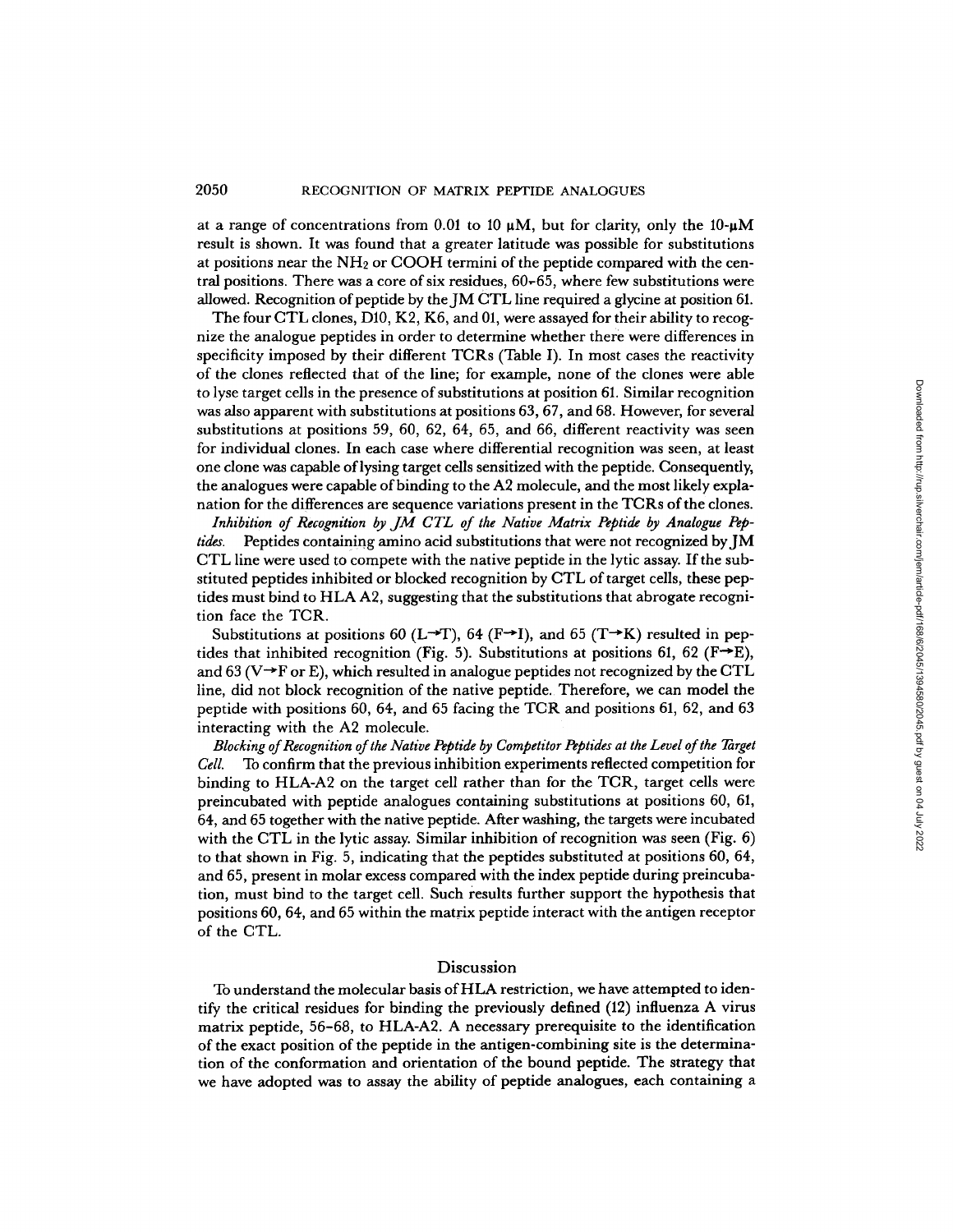| TABLE I |  |  |                                                           |  |  |  |  |  |
|---------|--|--|-----------------------------------------------------------|--|--|--|--|--|
|         |  |  | Clonal Differences in Recognition of Substituted Peptides |  |  |  |  |  |

| Substituted<br>peptides                 | <b>JM CTL</b><br>line       | JM CTL Clones  |                                   |                     |                           |  |  |
|-----------------------------------------|-----------------------------|----------------|-----------------------------------|---------------------|---------------------------|--|--|
|                                         |                             | D10            | K <sub>2</sub>                    | K <sub>6</sub>      | O1                        |  |  |
| K59                                     | $\ddotmark$                 | $^{+}$         | $\ddot{}$                         | $\ddot{}$           | $\ddot{}$                 |  |  |
| F                                       | $\pm$                       | $\ddot{}$      | $\pm$                             | $\ddotmark$         | $\pm$                     |  |  |
| $\overline{\mathbf{A}}$                 | $\ddot{}$<br>$\overline{+}$ | $\ddot{}$      | $+ +$                             | +<br>$\ddot{}$      | $\overline{a}$            |  |  |
| Y                                       | $\pm$                       | $\ddot{}$      | $\pm$                             | $\ddot{}$           |                           |  |  |
| E                                       | $\ddot{}$                   | $\ddotmark$    | $\ddot{}$                         | $\ddot{}$           | $\ddot{}$                 |  |  |
| <b>S60</b>                              | $\ddot{}$                   | Ŧ              | Ť.                                | <sup>+</sup>        |                           |  |  |
| $\overline{\mathbf{N}}$                 | $\ddot{}$                   | $\ddot{}$      |                                   |                     | $\ddot{}$                 |  |  |
| T                                       | $\pm$                       | Ŧ              |                                   |                     | $\ddot{}$                 |  |  |
| A61                                     |                             | ۳              |                                   |                     |                           |  |  |
| ${\bf S}$                               |                             |                |                                   |                     |                           |  |  |
| T                                       |                             |                |                                   |                     |                           |  |  |
| L                                       |                             |                |                                   |                     |                           |  |  |
| $\overline{\mathbf{V}}$                 | -                           | ÷              |                                   |                     | -                         |  |  |
| $\mathbf D$                             |                             |                |                                   |                     |                           |  |  |
| $\mathbf E$                             |                             |                |                                   |                     | $\overline{\phantom{0}}$  |  |  |
| K62                                     |                             |                |                                   |                     |                           |  |  |
| ${\bf E}$                               |                             |                |                                   |                     | ÷                         |  |  |
| Q                                       |                             |                |                                   |                     | ÷                         |  |  |
| $\mathbf{I}$<br>$\overline{\mathbf{V}}$ | 4<br>$\ddot{}$              | $\ddot{}$      | 4                                 |                     | <b>ND</b>                 |  |  |
| Y                                       | ÷<br>$\ddot{}$              | ÷<br>÷         | 4                                 |                     | Ŧ<br>ND                   |  |  |
| $\mathbf D$                             | $\ddot{}$<br>$\ddot{}$      | $\ddot{}$      | $\ddot{}$<br>$\overline{1}$       |                     | -                         |  |  |
| F63                                     |                             |                |                                   |                     |                           |  |  |
| Y                                       |                             |                |                                   |                     |                           |  |  |
| $\bf E$                                 |                             |                |                                   |                     | Ŧ                         |  |  |
| $\, {\bf R}$                            | $\pm$                       |                | ÷                                 |                     | ÷                         |  |  |
| N64                                     | $\ddotmark$                 | $\pm$          | $\ddot{}$                         |                     |                           |  |  |
| $\mathbf I$                             | $\pm$                       | $\ddot{}$      | $\ddot{}$                         |                     | ÷.                        |  |  |
| ${\bf S}$                               | $\ddot{}$                   | $\ddot{}$      | $\ddot{}$<br>$\ddot{}$            | $\ddot{}$           | $\ddot{}$                 |  |  |
| $\mathbf Y$                             | Ŧ                           | Ŧ              | Ŧ                                 |                     | Ŧ                         |  |  |
| Q                                       | -                           | ÷              | $\overline{\phantom{0}}$          |                     | $\overline{a}$            |  |  |
| K65                                     |                             |                | Ŧ                                 |                     |                           |  |  |
| G                                       | $\ddotmark$                 | $\pm$          | $\ddot{\phantom{1}}$<br>$\ddot{}$ | $\pm$               |                           |  |  |
| S66                                     | $\ddot{}$                   | $\ddot{}$      |                                   | $\ddot{}$           | $\ddot{}$                 |  |  |
| F                                       | $\ddot{}$                   | $\pm$          | $\ddot{}$                         | $\ddot{}$           |                           |  |  |
| $\, {\bf R}$                            | $\ddotmark$                 | $\pm$          | $\ddot{}$                         | $\pm$               | $\pm$                     |  |  |
| E                                       | $\ddotmark$                 | $\pm$          | Ŧ                                 | $\ddot{+}$          | Ŧ                         |  |  |
| D67                                     |                             |                | $\ddot{}$                         | 4                   |                           |  |  |
| A                                       |                             | $\ddot{}$<br>4 | $\ddot{}$                         | 4<br>4              | $\ddot{}$                 |  |  |
| K68                                     | $\ddot{}$<br>$+$            | $+ +$          | $+$<br>÷                          | $\ddot{}$<br>$^{+}$ | $\ddot{\phantom{1}}$<br>+ |  |  |

Clones D10, K6, K2, and 01 derived from theJM CTL line were tested for recognition of autologous B lymphoblastoid target cells in the presence of the peptides indicated at <sup>10</sup> WM final concentration in the assay. Comparisons were made with recognition of the index matrix peptide  $57-68$  and were scored:  $+$ , lysis >90% of that with matrix peptide 57-68; +, lysis 50-90% of that with matrix peptide 57-68;  $\pm$  , lysis 10-50% of that with matrix peptide 57-68; lysis <10% of that with matrix peptide 57-68. The index peptide 57-68 scored <sup>+</sup> <sup>+</sup> in all categories.

 $\bar{\beta}$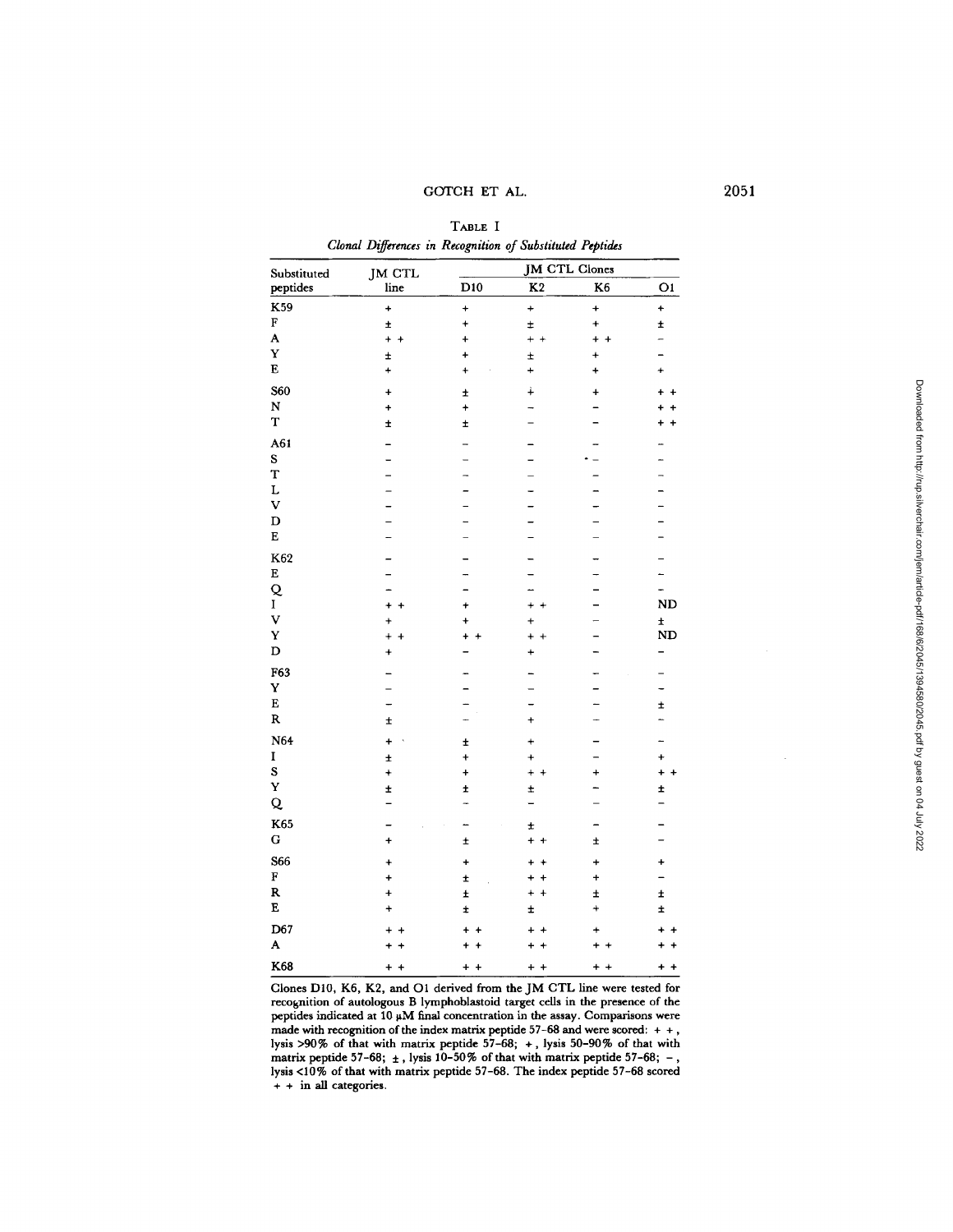

FIGURE 5. Blocking of CTL recognition of autologous B lymphocytes with the native matrix peptide 57-68 by the analogue peptides indicated. The analogue peptides were not recognized by JM CTL. The index peptide was used at the concentrations shown and the analogue peptides were at a final concentration of  $300 \mu M$ .

point substitution, either to act as targets for influenza A virus matrix-specific CTL lines or clones, or to inhibit recognition of the native sequence.

The experiments were carried out with CTL lines that were originally stimulated in vitro with influenza A virus and subsequently grown on matrix peptide 56-68 pulsed autologous cells in the presence of IL-2. These lines were composed of at least four clonal specificities, all directed at peptide plus HLA-A2. These could be distinguished when individual clones were isolated when differences between them were apparent (e.g., Fig. 2), although they shared specificity for matrix peptide and HLA-A2. In experiments where recognition was completely abrogated, it is likely that all component CTL clones were affected (see Table I).

that all component CTL clones were affected (see Table I) . <sup>A</sup> number of characteristics can be identified from the analysis of Tcell recognition of alarge number of analogue peptides. There are some positions, particularly at the NH2 and COOH termini of the peptides that were permissive in their chemical requirements. For example, the amino acid at position 68, normally a valine, was shown to be necessary for optimal activity, but substitution with markedly different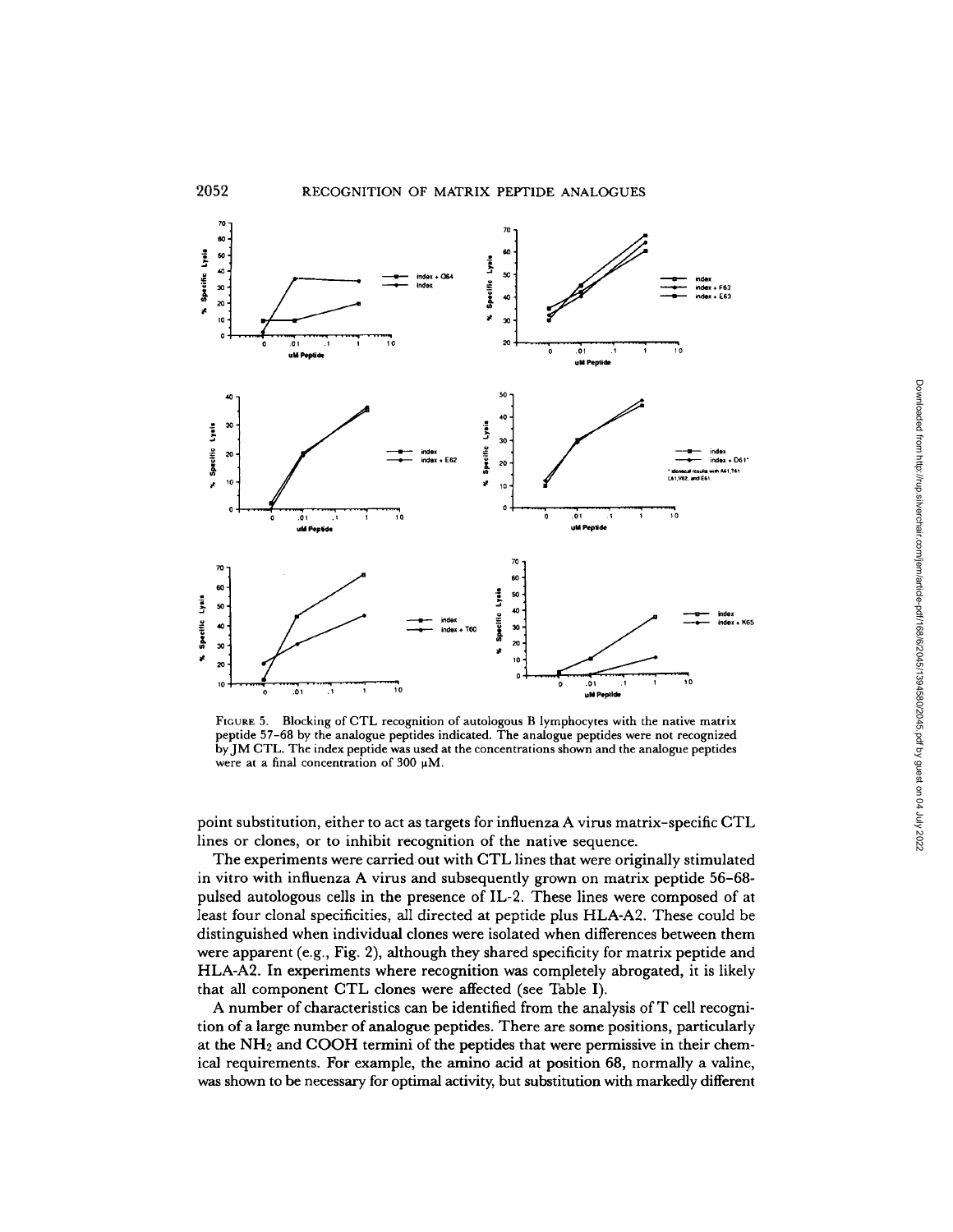

FIGURE 6. Blocking of recognition of the index matrix peptide 57-68 by competitor peptides (K65, Y64, and N60) is at the level of the target cell . CTL recognition of autologous B lymphocytes preincubated with index peptide at concentrations shown and the competitor peptides shown at 300 µM. The killer/target ratio was 3 :1 in each of the two experiments shown.

amino acids such as lysine and aspartic acid did not reduce recognition by CTL. In contrast, other positions have strict requirements for a particular type of amino acid. The most extreme example was glycine-61 where none of the other seven amino acids tested, including alanine, generated an analogue that was capable of being recognized by CTL or of inhibiting recognition of the native sequence. Intermediate requirements were apparent at some positions, such as 62, where abranched hydrophobic amino acid in place of the natural phenylalanine gave a functioning peptide. The sequence corresponding to residues 61-65 appeared to be the most critical for recognition, because it was contained in the shortest peptides that were recognized and at least one substitution in each position resulted in complete loss of recognition. A central core of critical residues has been identified in other helper and cytotoxic T cell epitopes suggesting that the ends of these determinants have less conformational constraints.

To distinguish those amino acids in the native peptides that interact with HLA-A2 from those that are directly recognized by the TCR, analogues that could not sensitize target cells were used in competitive inhibition assays with the native peptide.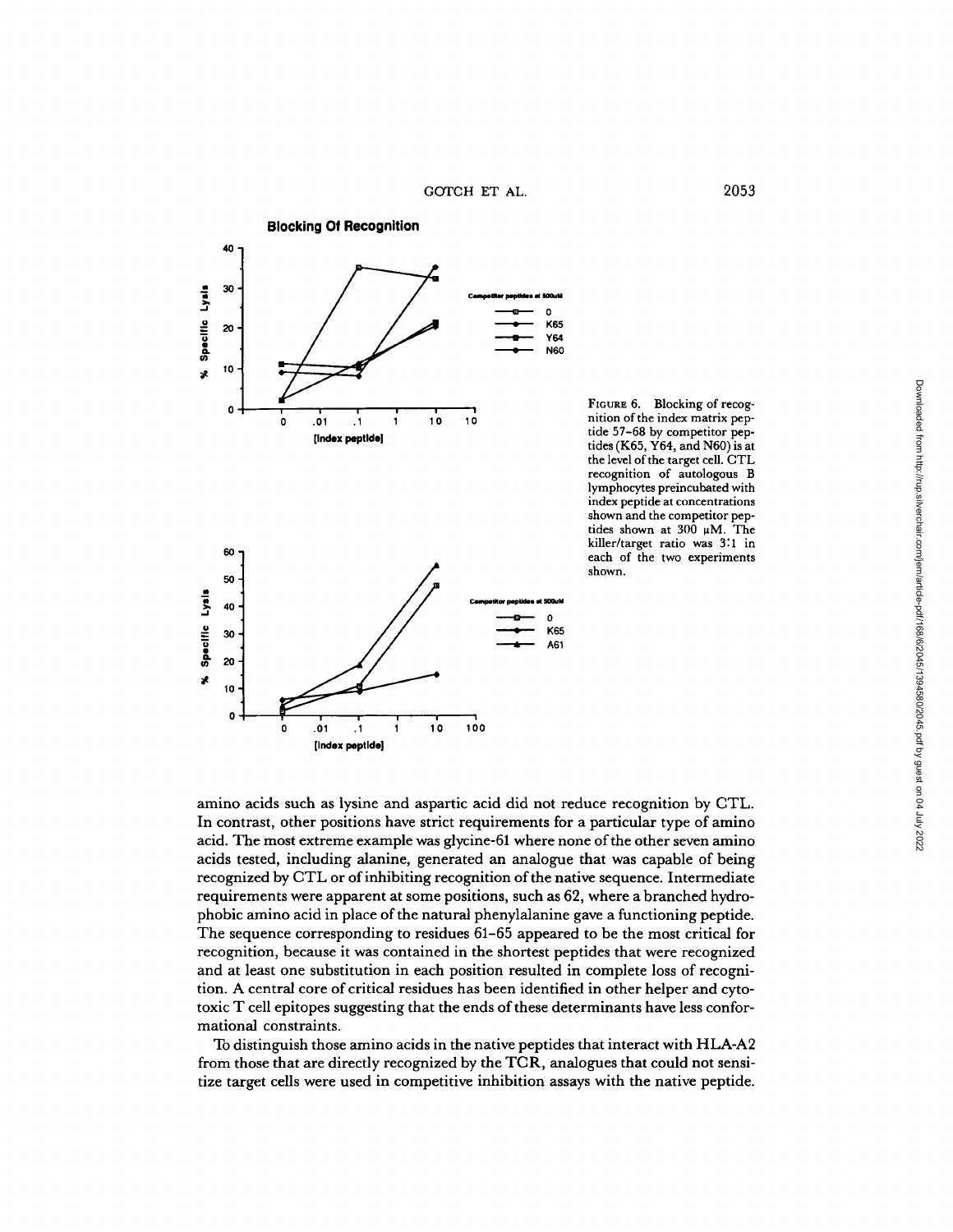# 2054 RECOGNITION OF MATRIX PEPTIDE ANALOGUES

The conditions necessary for these assays were found to be identical to those described by others (19), particularly that the competing peptide must be in large molar excess and that it must be added before, or at the same time as, the native peptide. Peptides containing substitutions at positions 60, 64, and 65 when incubated in the presence of the native peptide, competed effectively, whereas those with changes at residues 61-63 did not inhibit. We argue that competition occurs at the level of binding to HLA-A2 because when target cells were incubated with native and analogue peptide and then washed before adding to the CTL, inhibition was still observed. There was no evidence of nonspecific toxicity because background chromium release of these targets was in the normal range,  $\langle 25\%$  of detergent release. These experiments allow us to conclude that the peptides with substitutions at positions 60, 64, and 65 bind effectively to HLA-A2 and, because they are so similar to the native peptide, we suggest that they adopt a similar conformation and position in the peptide-binding groove . The loss of CTL recognition of these peptides would then be due to failure of interaction with the TCR. This is explained most simply if the substituted amino acids point directly at the TCR. However, we cannot completely exclude the possibility that one or more of these residues could point into the groove and affect the fine positioning of the peptide, much as a mutation at position <sup>9</sup> in HLA-A2 does (16) . We consider this unlikely because these substitutions at residues 60, 64, and <sup>65</sup> abrogated recognition by allJM CTLlines and clones, unlike the HLA-A2 position 9 mutation (16). The analogue peptides, with substitutions at positions 61-63, which did not compete, identify residues that interact with HLA-A2.

A second approach to the identification of the residues that point towards the TCR was to analyze recognition by CTL clones (Table I) (20). It was found that particular substitutions at positions 59, 60, 62, 64, 65, and 66 gave disparate results with different T cell clones; in each case these was at least one analogue that was recognized strongly by one T cell clone and not by another. The simplest interpretation of these findings is to orientate all of these positions towards the TCR. This would agree with our interpretation of the competition experiments for positions 60, 64, and 65, but not for position <sup>62</sup> . One possible explanation is that the peptide can bind to HLA-A2 in two or more completely different ways. We consider this unlikely because there appear to be relatively few epitopes in the 10 proteins of influenza virus that are recognized by CTL; only the matrix protein and a single epitope in that molecule interact with HLA-A2 to be recognized by CTL (11) . Thus, it is unlikely that this matrix peptide would contain more than one HLA-A2-associated epitope. A second possibility is that position 62 points towards HLA-A2 and that the substitutions of isoleucine, aspartic acid, or tyrosine for the natural phenylalanine affect the fine positioning ofthe peptide, or have an effect on the conformation ofHLA-A2, and thereby abrogate recognition by clone K6 but not by the other clones. This would be analogous to our finding that a mutation at position 9 of HLA-A2, which is in the floor of the groove, affected recognition of the matrix peptide by T cell clones K2 and 01 and not by the others (16); because it is unlikely that the TCR would reach position 9, this result is best explained by an effect on fine positioning of the peptide. A similar explanation for the results with the peptide substituted at position 62 allows us to give equal weight to both types of experiment, competition, and differential recognition by T cell clones .

One striking feature of the data is the permissiveness of peptide interaction with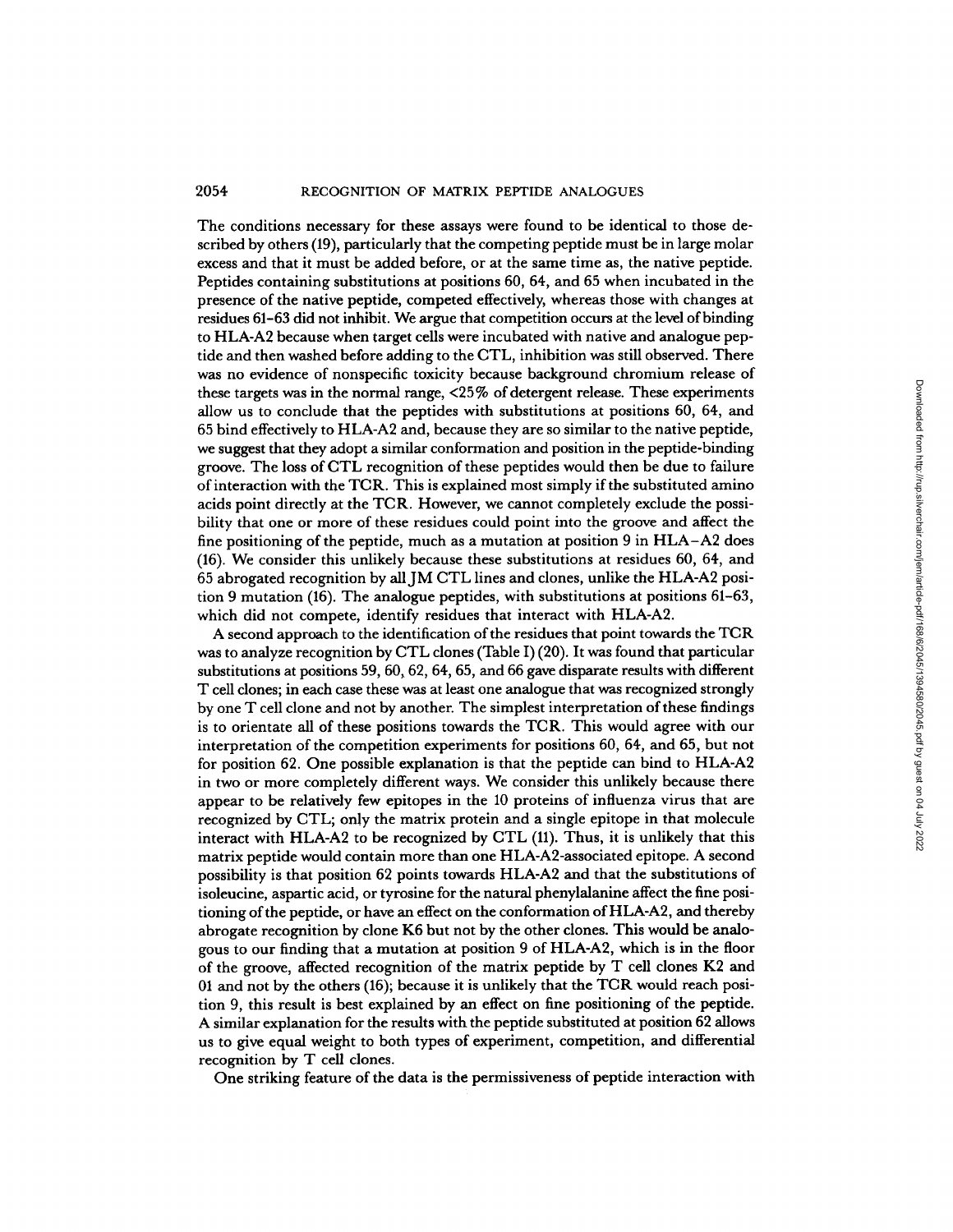HLA-A2. The latter must bind to any of the analogues that stimulates one or more <sup>T</sup> cell clones. Also, variant peptides that abrogate all response but compete, must bind. Thus, ofall the analogue peptides tested, only <sup>13</sup> failed to bind and these were all substituted at positions 61-63. This also suggests that these three positions must make critical contact with HLA-A2.

The pattern that emerges, therefore, is that residues 61, 63, and probably 62 interact with HLA-A2 and 59, 60, 64, 65, and <sup>66</sup> interact with the TCR. This is reminiscent of the analysis made of the interactions between an OVA peptide and IAd by Sette et al. (21) . There is no simple secondary structure of extended chain, turn, or a helix that satisfactorily meets all of these conditions and, as previously argued, makes contact with residues 9, 66, 70, 152, and 156 in HLA-A2 (16) . However, most of these points would be met with the peptide in an  $\alpha$  helix as shown in Fig. 7. This could fit into the groove in parallel with the two a helices of HLA-A2 and could reach each of the above positions in that molecule . The two bulky phenylalanines at positions 62 and 64 would point into and out of the groove, respectively, and the essential glycine at position 61 would face one side, so meeting the steric constraint of a narrow groove (13, 14). Theglycine might face one of the bulky residues at positions 66 (lysine), 70 (histidine), or 74 (histidine) of HLA-A2, all of which point into the groove . Residues 61-63 would interact with the three sides of the groove and <sup>60</sup> and <sup>64</sup> would face the TCR. Other conditions imposed by the data are more difficult to satisfy, however, and weaken the model. In the helical wheel shown in Fig. 7, residue 65 points into the groove, but a substitution of lysine for threonine abrogated recognition and competed; it is possible that the size and polarity of this residue would enable its side chain to point out of the groove and interfere with T cell recognition while still binding. Residues 59 and 66 both point deep into the groove in this model but certain substitutions affected some CTL clones and not others . It is possible that these affect orientation or conformation as argued for the isoleucine at position 62 and the mutation in position 9 of HLA A2 (16) . These special arguments weaken the model but do not preclude it, and at present, this seems to be the best working hypothesis. The proposal should lead to testable predictions, particularly that proline substitutions might destroy the helix and, therefore, binding; that it should be possible to complement abrogative mutations of HLA-A2 and peptide to give a positive response; and that the model should lead to successful prediction of peptide epitopes from other viruses. These are currently being tested. ily meets all of these conditions and, as previously argued,<br>sues 9, 66; 70, 152, and 156 in HLA-A2 (16). However, most<br>met with the poptide in an a helix as abown in Fig. 7. This<br>in parallel with the two a helices of HLA

Ultimately, the position and orientation of this peptide in HLA-A2 will be solved by cocrystallization of HLA-A2 with peptide and Xray diffraction studies. A solu-



FIGURE 7. The influenza matrix peptide 57-68 in  $\alpha$  helical form, shown as <sup>a</sup> helical wheel. In this orientation residues <sup>60</sup> and <sup>64</sup> face the TCR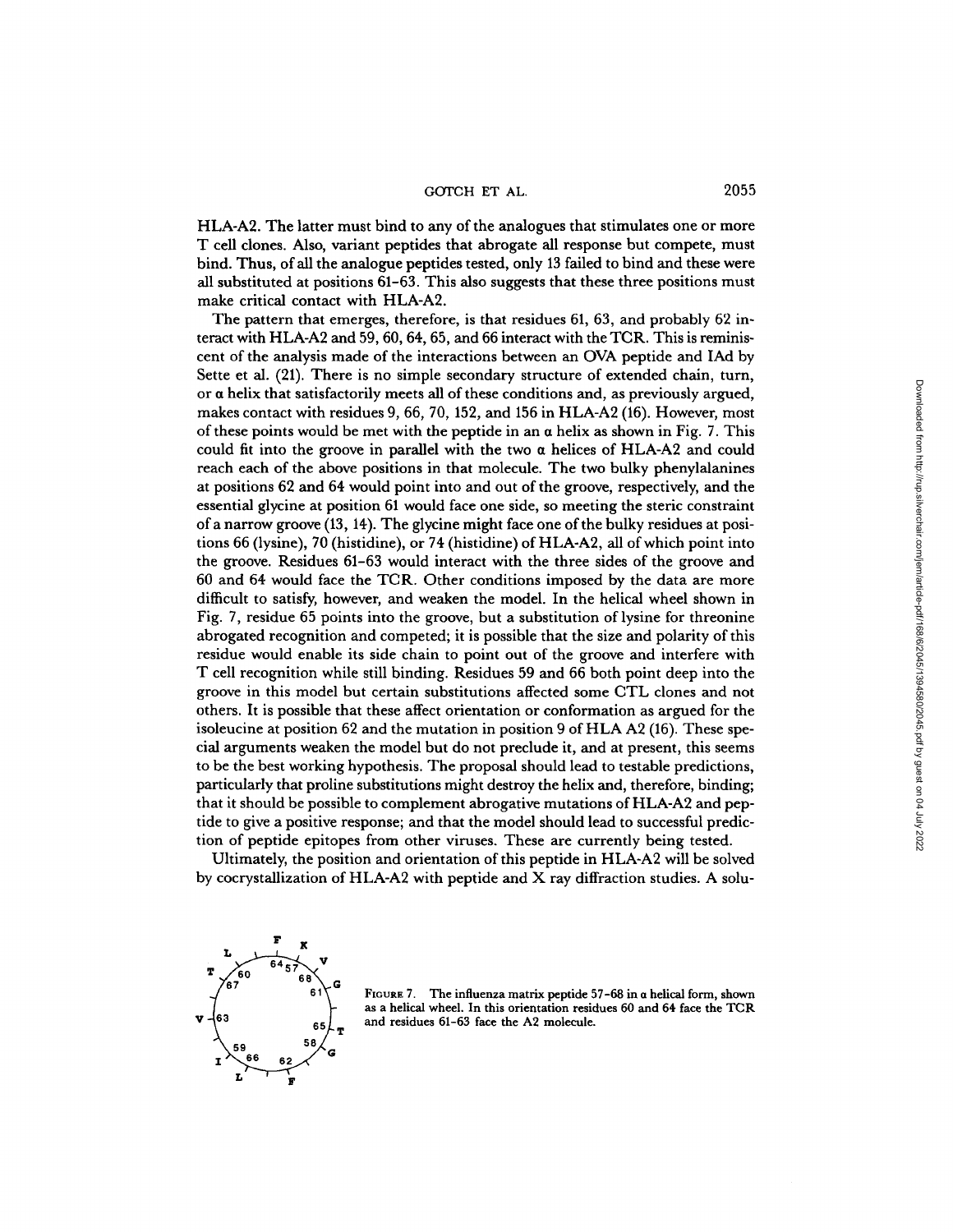## 2056 RECOGNITION OF MATRIX PEPTIDE ANALOGUES

tion will be needed to the problem being encountered of binding peptide to purified HLA-A2 molecules. This may require an understanding of how peptide enters the A2 molecule and whether it exchanges naturally. As it is unlikely that many different peptide MHC molecule complexes will be cocrystallized, a correlation between crystal structure data and functional data, of the type discussed here, will be essential. This should enable other peptide MHC interactions to be explored by this functional approach.

#### Summary

CTL specific for the influenza A virus matrix peptide 57-68 and restricted by HLA-A2 were studied. Their ability to recognize a set of analogue peptides, each of which differed from the natural peptide by a single amino acid, was analyzed. This revealed a core of five amino acids, 61-65, where one or more changes completely abrogated recognition. The glycine at position <sup>61</sup> was the only residue where no substitution was tolerated. Analogue peptides that did not induce CTL-mediated lysis were tested as competitors with the natural peptide; those with substitutions at positions 60, 64, and <sup>65</sup> inhibited, identifying residues that interact with the TCR. Another approach was to test a set of four CTL clones on all ofthe analogues. Marked differences in recognition by individual CTL clones were observed for several substituted peptides. The data indicate that most of the analogues bind to HLA-A2 with possible differences in fine positioning of the peptide. An  $\alpha$  helical orientation for the peptide is discussed.

We are grateful to Kevin Howland for preparation of the peptides, to Alain Townsend and Mark Saper for helpful discussions, and to Clare Crew for preparing the manuscript. We are grateful to the Cetus Corporation for the gift of rIL-2.

Received far publication 5July 1988.

#### References

- <sup>1</sup> . Zinkernagel, R. M., and P C. Doherty. 1974. Restriction in vitro cell mediated cytotoxicity in lymphocytic choriomeningitis within a syngeneic or semiallogeneic system.  $Na$ ture (Lond.). 248:701.
- 2. Dongworth, D. W., and A. J. McMichael. 1984. Inhibition of human T lymphocyte function with monoclonal antibodies. Br. Med. Bull. 40:254.
- 3. Zweerink, H. J., B. A. Askonas, D. Millican, S. A. Courtneidge, and J. J. Skehel. 1977. Cytotoxi c Tcells to type A influenza virus ; viral haemagglutinin induces A-strain specificity while infected cells confer cross-react cytotoxicity. Eur. J. Immunol. 7:630.
- 4. McMichael, A. J., and B. A. Askonas. 1978. Influenza virus specific cytotoxic T cells in man: induction and properties of the cytotoxic cell. Eur. J. Immunol. 8:705.<br>5. Bennink, J. R., J. W. Yewdell, and W. Gerhard. 1982. A viral polymerase involved in
- recognition of influenza-infected cells by a cytotoxic T cell clone. *Nature (Lond.).* 296:75.
- 6. Townsend, A. R. M., andJ. J. Skehel . 1984. The influenza A virus nucleoprotein gene controls the induction of both subtype specific and crossreactive cytotoxic  $T$  cells.  $J. Exp.$ Med. 160:552.
- 7. Townsend, A. R. M., A. J. McMichael, N. P. Carter, J. A. Huddleston, and G. G. Brownlee. 1984. Cytotoxic T cell recognition of the influenza nucleoprotein and haemagglutinin expressed in transfected mouse L cells. Cell. 39:13.
- 8. Yewdell, J. W., J. R. Bennink, G. L. Smith, and B. Moss. 1986. Influenza <sup>A</sup> virus